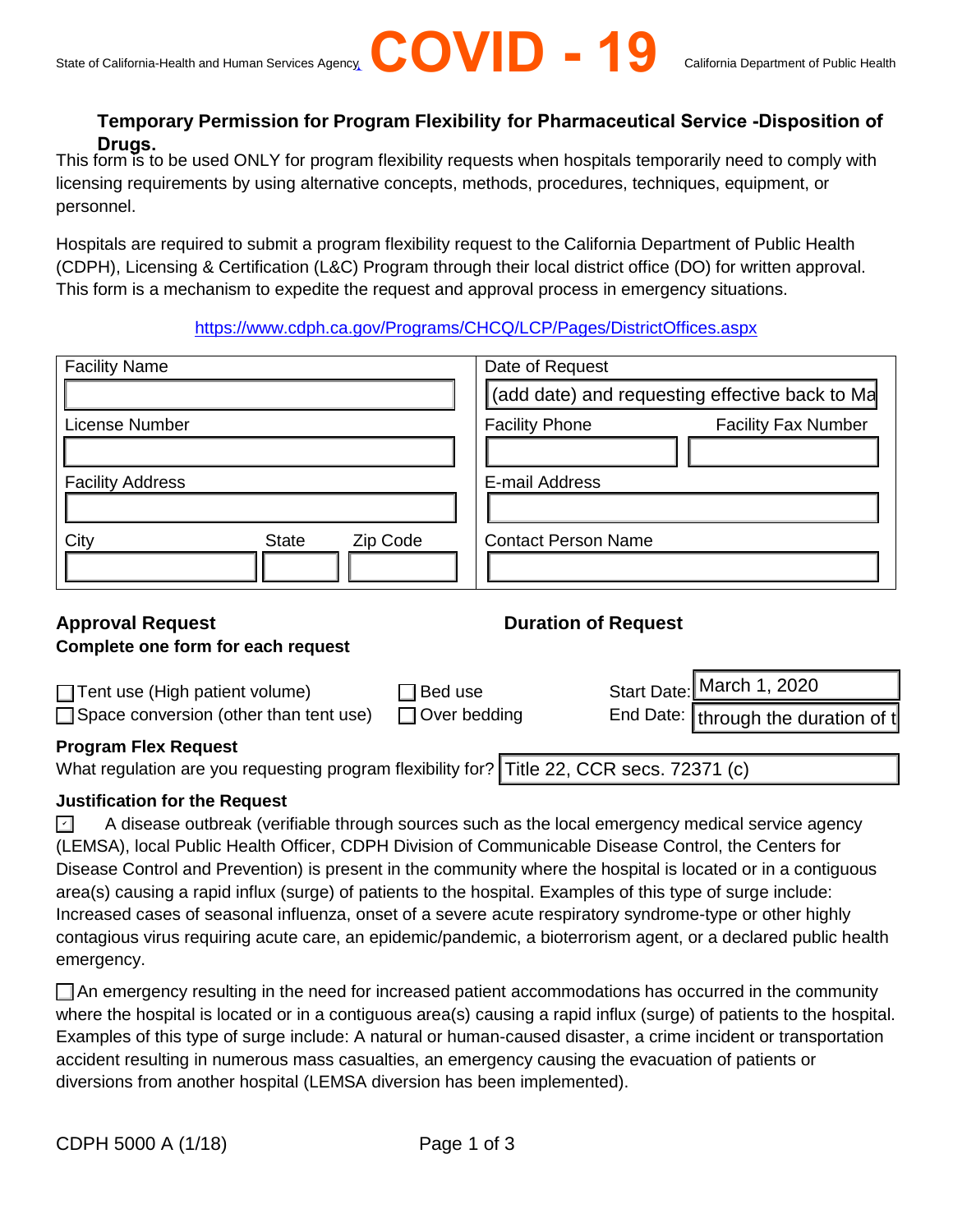#### **Justification for the Request**

| ther: |  |
|-------|--|
|-------|--|

Pursuant to the Governor's Executive Order N-39-20 related to COVID-19 state of emergency: To assist in the care and/or to protect the health of individuals in hospitals and other health facilities, and due to the COVID-19 outbreak, the director of the State Department of Public Health may, to the extent necessary and only for the duration of the declared emergency, waive any of the

# **Exhausting Available Alternatives and 2.4 of the Health and 2.4 of the Health and 2.4 of the Health and Safety**

The hospital must exhaust available alternatives before requesting increased patient accommodations. Check all that apply: **Alta section 1250.** 

- Rescheduling non-emergent surgeries and diagnostic procedures.
- $\Box$  Transferring patients to other beds or discharge as appropriate.
- $\Box$  Setting clinics for non-emergency cases (if possible).
- □ Requesting ambulance diversion from LEMSA, if appropriate.
	- ◯ Other: There are no alternative under current state regulation.

| $\overline{\phantom{0}}$<br>.<br>$L$ $\sim$ $\sim$<br>Name<br>'acilit' | License<br>Number | Date<br>auest |
|------------------------------------------------------------------------|-------------------|---------------|
|                                                                        |                   |               |

### **Adequate Staff, Equipment and Space**

The hospital must make arrangements for adequate staffing, equipment and space for increased patient accommodations. Check all that apply:

- $\Box$  A plan is in place for staff if the request is for use of alternate space.
- $\Box$  A plan is in place for equipment if the request is for use of alternate space.
- $\Box$  The proposed space for care of patients provides sufficient square footage to ensure access for safe care.
- $\Box$  Other:

### **Additional Information**

Provide a brief description of your conditions and explain the need for program flexibility. Provide a brief description of the alternative concepts, methods, procedures, techniques, equipment or personnel to be used, and the conditions under which this program flexibility will be utilized. Attach additional supporting documentation as needed.

This facility is requesting CDPH temporarily waive for the duration of the COVID-19 pandemic of the below specified SNF licensing requirements and suspending regulatory enforcement of the following requirements:

22 CCR § 72371. Pharmaceutical Service -Disposition of Drugs.

 witnesses required above shall be recorded in the patient's health record or in a separate log. Such (c) Patient's drugs supplied by prescription which have been discontinued and those which remain in the facility after discharge of the patient shall be destroyed by the facility in the following manner: (1) Drugs listed in Schedules II, III or IV of the Federal Comprehensive Drug Abuse Prevention and Control Act of 1970 shall be destroyed by the facility in the presence of a pharmacist and a registered nurse employed by the facility. The name of the patient, the name and strength of the drug, the prescription number, the amount destroyed, the date of destruction and the signatures of the log shall be retained for at least three years.

(2) Drugs not listed under Schedules II, III or IV of the Federal Comprehensive Drug Abuse Prevention and Control Act of 1970 shall be destroyed by the facility in the presence of a pharmacist or licensed